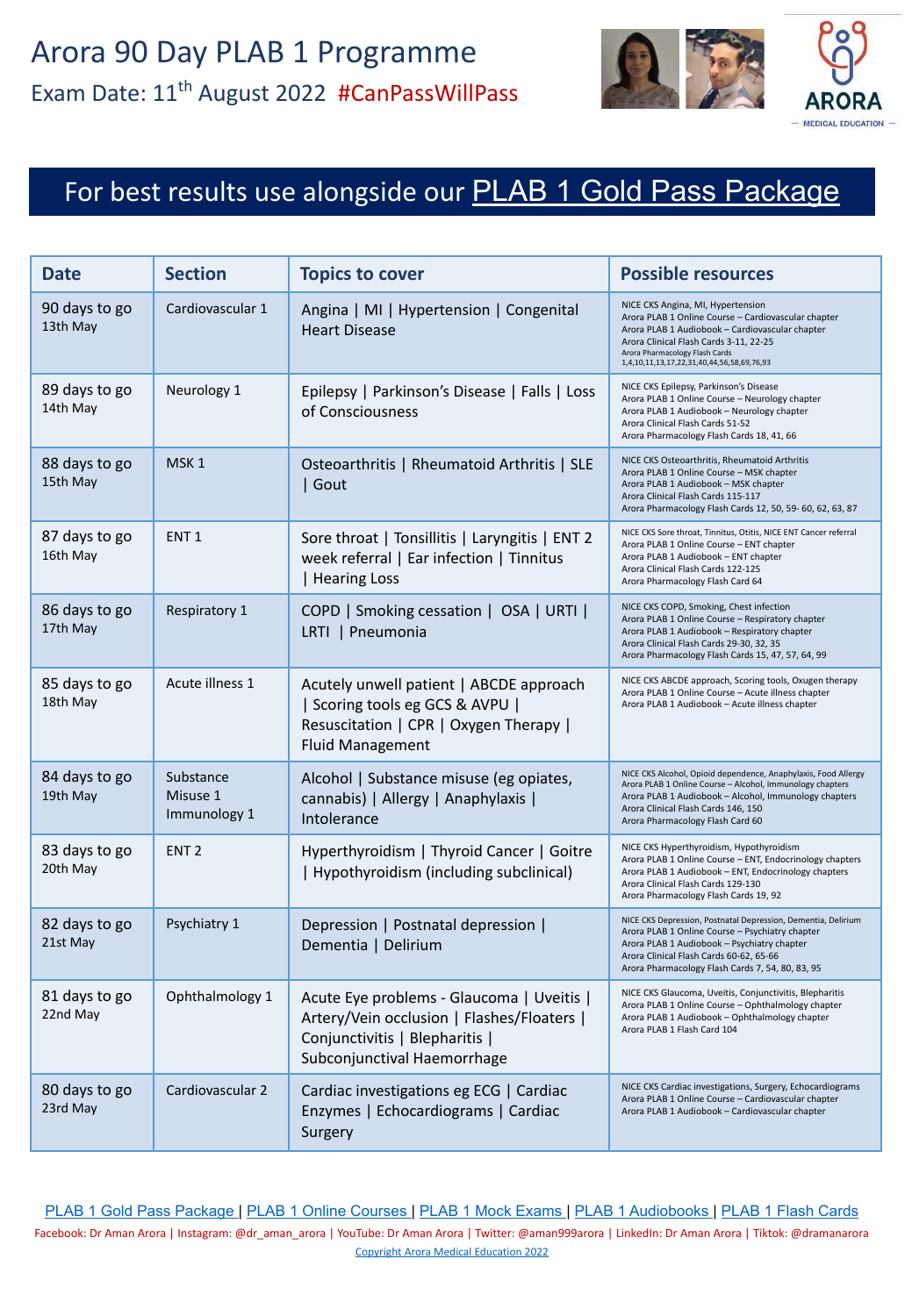



### **PLAB 1 Online Course**

- > 20+ hour focused PLAB 1 online course taught by Dr Aman
- > Mapped to GMC PLAB syllabus and covers all key UK quidelines
- > 1, 3, 6 or 12 month subscriptions, watch multiple times
- (n) "I passed PLAB 1 Dr Aman! Your material is the most up-to-date and relevant to the exam"

#### **PLAB 1 Audiobook Course**

- Time-saving PLAB 1 clinical audio course to use wherever you are
- Focused, detailed, to the point: based on **GMC PLAB syllabus**
- Improve efficiency of travel, shopping, exercise... No expiry
- (\*\*) "The PLAB 1 audiobook was very helpful, he chapters helped me organise'

- > Simple, beautiful, focused clinical teaching cards posted directly to your home
- Based on UK NICE CKS guidelines perfect S for PLAB 1
- > Use as quick reference between questions or for focused study sessions
- "Very well organised, lots of exam specific information"

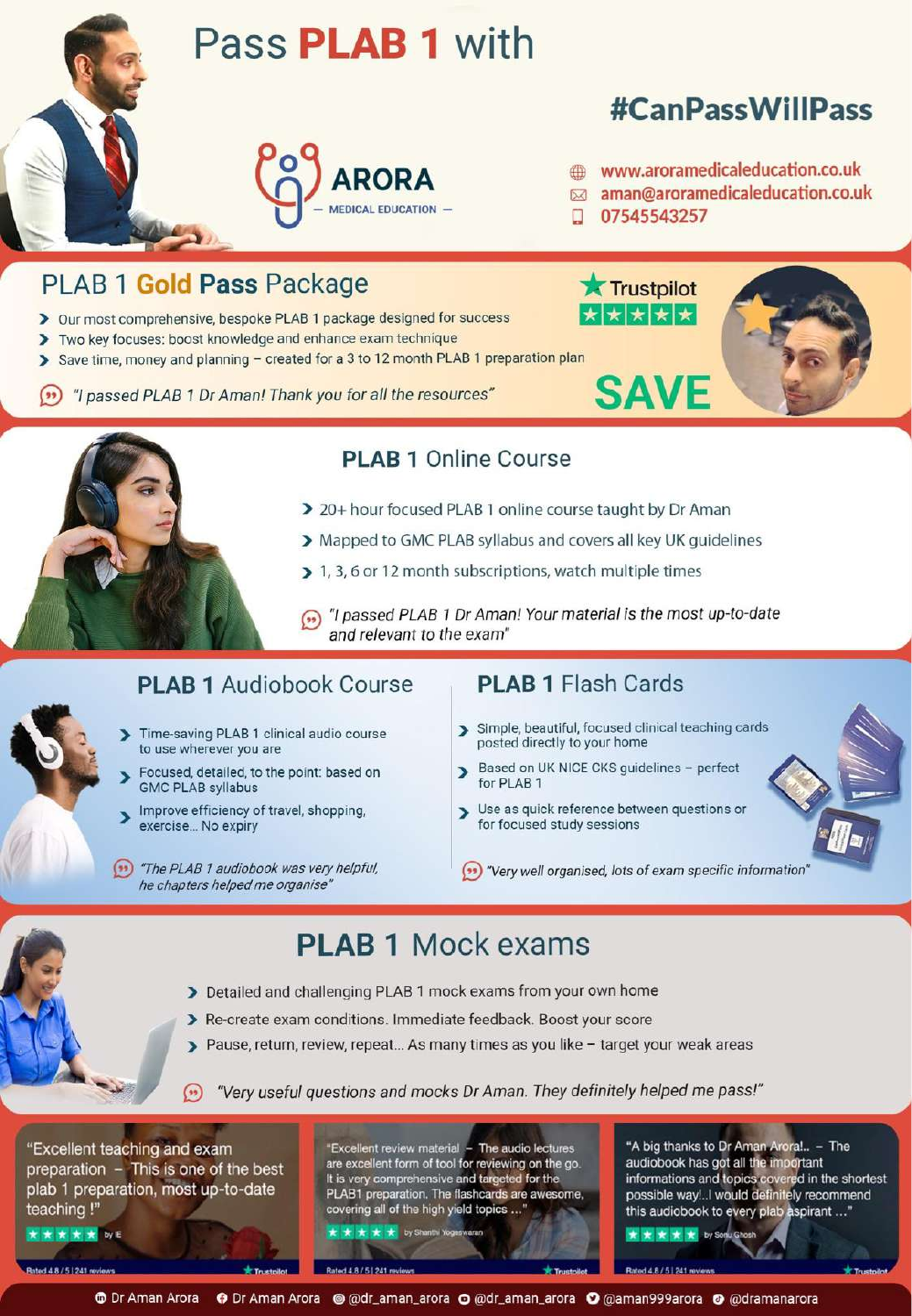

# For best results use alongside our [PLAB 1 Gold Pass Package](https://aroramedicaleducation.co.uk/plab-1-gold-pass-package/)

| Date                      | <b>Section</b>                     | <b>Topics to cover</b>                                                                                                                                                                                              | <b>Possible resources</b>                                                                                                                                                                                                                                                 |
|---------------------------|------------------------------------|---------------------------------------------------------------------------------------------------------------------------------------------------------------------------------------------------------------------|---------------------------------------------------------------------------------------------------------------------------------------------------------------------------------------------------------------------------------------------------------------------------|
| 79 days to go<br>24th May | Renal 1                            | Acute Kidney Injury   Chronic Kidney<br>Disease   + Osteoporosis                                                                                                                                                    | NICE CKS AKI, CKD, Osteoporosis<br>Arora PLAB 1 Online Course - Renal chapter<br>Arora PLAB 1 Audiobook - Renal chapter<br>Arora Clinical Flash Cards 118, 142-144<br>Arora Pharmacology Flash Card 14                                                                    |
| 78 days to go<br>25th May | Dermatology 1                      | Moles   Skin Cancer   Ulcers   Skin<br>infection   Psoriasis   Acne   Eczema                                                                                                                                        | NICE CKS Ulcers, Cellulitis, Impetigo, Acne, Psoriasis, Eczema, NICE Skin Cancer<br>Arora PLAB 1 Online Course - Dermatology chapter<br>Arora PLAB 1 Audiobook - Dermatology chapter<br>Arora Clinical Flash Cards 132-138<br>Arora Pharmacology Flash Cards 39, 50, 90   |
| 77 days to go<br>26th May | Women's Health<br>$\mathbf{1}$     | Infertility   Contraception (including<br>Emergency)   Menorrhagia                                                                                                                                                  | NICE CKS Infertility, Contraception (various), Menorrhagia<br>Arora PLAB 1 Online Course - Women's Health chapter<br>Arora PLAB 1 Audiobook - Women's Health,<br>Arora Clinical Flash Cards 84-85, 88-91, 95<br>Arora Pharmacology Flash Cards 24-25, 46, 94, 98          |
| 76 days to go<br>27th May | Genetics 1                         | <b>Genetics: Autosomal Dominant and</b><br>Recessive   X-linked Dominant and<br>Recessive                                                                                                                           | Arora PLAB 1 Online Course - Genetics chapter<br>Arora PLAB 1 Audiobook - Genetics chapter<br>Arora Clinical Flash Card 148                                                                                                                                               |
| 75 days to go<br>28th May | <b>Respiratory 2</b>               | Respiratory investigations eg ABG  <br>Spirometry   CXR   Respiratory failure                                                                                                                                       | NICE CKS CVD Respiratory failure, Spirometry<br>Arora PLAB 1 Online Course - Respiratory chapter<br>Arora PLAB 1 Audiobook - Respiratory chapter                                                                                                                          |
| 74 days to go<br>29th May | Cardiovascular 3                   | Cholesterol   CVD Risk   Statins  <br>Primary/Secondary Prevention  <br>Tachycardia including Atrial Fibrillation  <br><b>ECGs</b>                                                                                  | NICE CKS CVD Risk Assessment, Lipid Modification, AF<br>Arora PLAB 1 Online Course - Cardiovascular chapter<br>Arora PLAB 1 Audiobook - Cardiovascular chapter<br>Arora Clinical Flash Cards 1-2, 6-7, 12-14, 24<br>Arora Pharmacology Flash Cards 6, 13, 30, 32, 84, 100 |
| 73 days to go<br>30th May | Gastroenterology<br>$\mathbf{1}$   | Irritable Bowel Disease   Lower GI cancer<br>including referral   Inherited Polyps                                                                                                                                  | NICE CKS Crohns Disease, UC, NICE Lower GI cancer<br>Arora PLAB 1 Online Course - Gastroenterology chapter<br>Arora PLAB 1 Audiobook - Gastroenterology chapter<br>Arora Clinical Flash Cards 42-44<br>Arora Pharmacology Flash Card 12                                   |
| 72 days to go<br>31st May | Endocrinology 1                    | Hypo/Hyperkalaemia  <br>Hypo/Hypernatraemia  <br>Hyperparathyroidism  <br>Hyper/Hypocalcaemia                                                                                                                       | NICE CKS Hyponatraemia, Hypercalcaemia<br>Arora PLAB 1 Online Course - Endocrinology chapter<br>Arora PLAB 1 Audiobook - Endocrinology chapter                                                                                                                            |
| 71 days to go<br>1st June | MSK <sub>2</sub>                   | Neck including Whiplash, Radiculopathy,<br>Neck Injury   Back Pain (simple and red<br>flags)   Shoulder including Frozen<br>Shoulder, Rotator Cuff, Dislocation   Wrist<br>eg Carpal Tunnel Syndrome, De Quervain's | NICE CKS Neck (various), Low Back Pain, Shoulder pain, CTS<br>Arora PLAB 1 Online Course - MSK chapter<br>Arora PLAB 1 Audiobook - MSK chapter<br>Arora Clinical Flash Cards 108-111<br>Arora Pharmacology Flash Cards 59-60, 62                                          |
| 70 days to go<br>2nd June | Gastroenterology<br>$\overline{2}$ | Gastroenterological investigations eg GI<br>investigations including Endoscopy,<br>Colonoscopy, Stool culture                                                                                                       | NICE CKS GI investigation, Endoscopy, Colonoscopy<br>Arora PLAB 1 Online Course - Gastroenterology chapter<br>Arora PLAB 1 Audiobook - Gastroenterology chapter                                                                                                           |

[PLAB 1 Gold Pass Package](https://aroramedicaleducation.co.uk/plab-1-gold-pass-package/) | [PLAB 1 Online Courses](https://aroramedicaleducation.co.uk/plab-1-online-course/) | [PLAB 1 Mock Exams](https://aroramedicaleducation.co.uk/mock-exam/plab1-mock-exams/) | [PLAB 1 Audiobooks](https://aroramedicaleducation.co.uk/plab-1-audiobook/) | [PLAB 1 Flash Cards](https://aroramedicaleducation.co.uk/arora-medical-flash-cards/)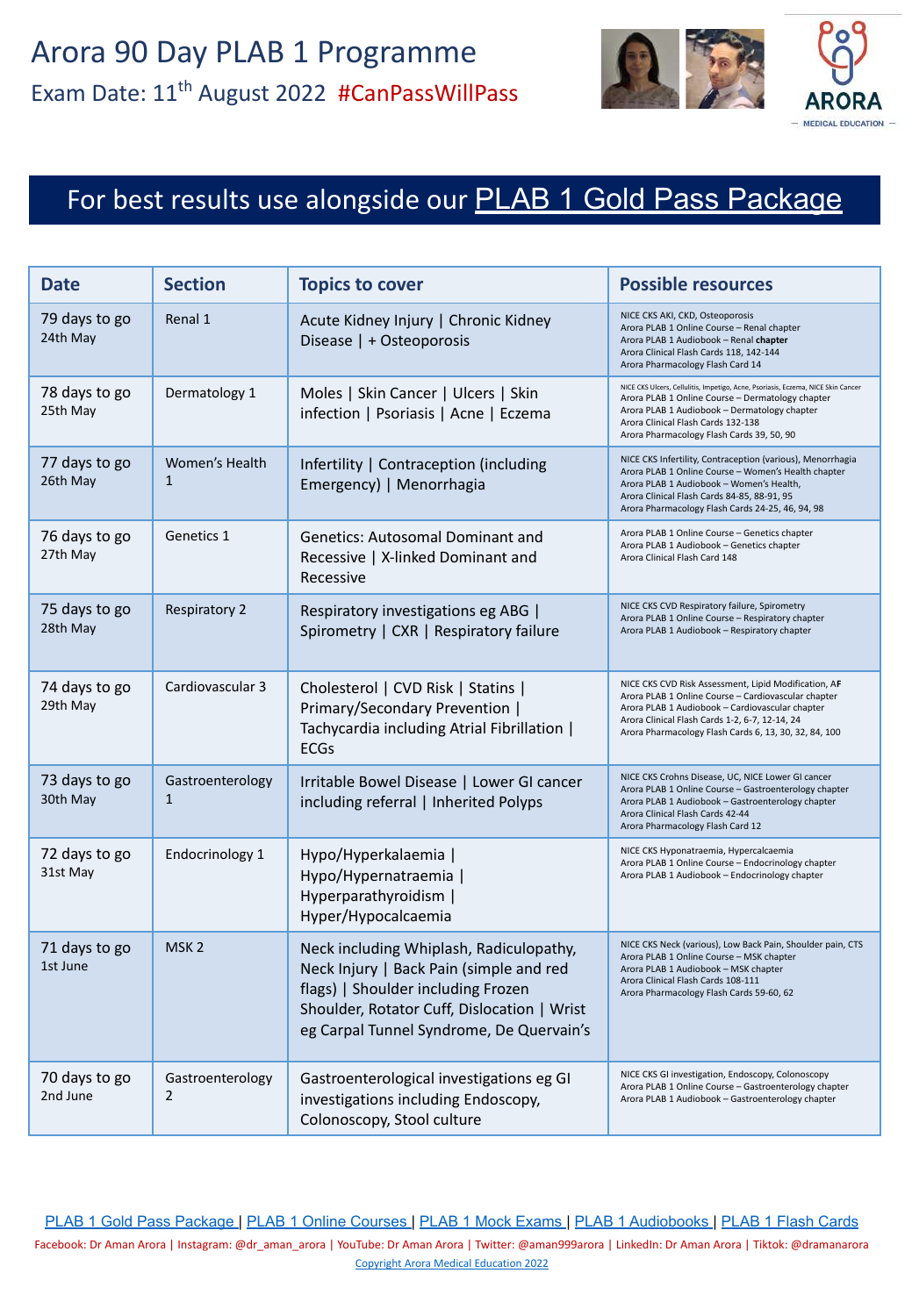

| <b>Date</b>                | <b>Section</b>                 | <b>Topics to cover</b>                                                                                                                            | <b>Possible resources</b>                                                                                                                                                                                                                                         |
|----------------------------|--------------------------------|---------------------------------------------------------------------------------------------------------------------------------------------------|-------------------------------------------------------------------------------------------------------------------------------------------------------------------------------------------------------------------------------------------------------------------|
| 69 days to go<br>3rd June  | <b>Infectious</b><br>Disease 1 | Covid-19   Tuberculosis   Malaria   Yellow<br>Fever                                                                                               | NICE CKS Covid-19, TB, Malaria, Yellow Fever<br>Arora PLAB 1 Online Course - ID chapter<br>Arora PLAB 1 Audiobook - ID chapter<br>Arora Clinical Flash Card 34<br>Arora Pharmacology Flash Cards 47, 64, 77                                                       |
| 68 days to go<br>4th June  | Neurology 2                    | Meningitis   Encephalitis   Facial Nerve<br>Palsy   Temporal Arteritis   PMR                                                                      | NICE CKS Meningitis, Bell's Palsy, Giant Cell Arteritis, PMR<br>Arora PLAB 1 Online Course - Neurology chapter<br>Arora PLAB 1 Audiobook - Neurology chapter<br>Arora Clinical Flash Cards 56, 59, 147<br>Arora Pharmacology Flash Cards 2, 85                    |
| 67 days to go<br>5th June  | <b>Respiratory 3</b>           | Asthma including Childhood  <br>Pneumothorax   ABGs   Respiratory<br>Failure                                                                      | NICE CKS Asthma<br>Arora PLAB 1 Online Course - Respiratory chapter<br>Arora PLAB 1 Audiobook - Respiratory chapter<br>Arora Clinical Flash Cards 26-28                                                                                                           |
| 66 days to go<br>6th June  | Endocrinology 2                | Cushing's   Addison's Disease   Conn's<br>Syndrome   Obesity                                                                                      | NICE CKS Addison's Disease, Obesity<br>Arora PLAB 1 Online Course - Endocrinology chapter<br>Arora PLAB 1 Audiobook - Endocrinology chapter<br>Arora Clinical Flash Card 131<br>Arora Pharmacology Flash Card 85                                                  |
| 65 days to go<br>7th June  | Catch-up Day 1                 | Complete any missed days above<br>Review material from days 90 $\rightarrow$ 66                                                                   | <b>Consider Arora PLAB 1 Mock Exams</b>                                                                                                                                                                                                                           |
| 64 days to go<br>8th June  | Renal 2                        | Renal investigations including MSU   Urine<br>dip   Osmolality   osmolarity   pH volume<br>studies   Renal biopsy                                 | NICE CKS Urine dip, pH volume studies, Renal biopsy<br>Arora PLAB 1 Online Course - Renal chapter<br>Arora PLAB 1 Audiobook - Renal chapter                                                                                                                       |
| 63 days to go<br>9th June  | Haematology 1                  | Anaemia (B12   Folate   Fe)   FBC results  <br>Sickle Cell Disease   Thalassaemia   Spleen                                                        | NICE CKS Anaemia (various), Sickle Cell Disease<br>Arora PLAB 1 Online Course - Haematology chapter<br>Arora PLAB 1 Audiobook - Haematology chapter<br>Arora Clinical Flash Cards 139-141<br>Arora Pharmacology Flash Card 38                                     |
| 62 days to go<br>10th June | ENT <sub>3</sub>               | Cholesteatoma   Vertigo   Nose including<br>Epistaxis, Polyps, Fracture, Hay Fever                                                                | NICE CKS Vertigo, BPPV, Nose: Epistaxis, Allergic Rhinitis, Sinusitis<br>Arora PLAB 1 Online Course - ENT chapter<br>Arora PLAB 1 Audiobook - ENT chapter<br>Arora Clinical Flash Cards 119-122<br>Arora Pharmacology Flash Card 71                               |
| 61 days to go<br>11th June | Neurology 3                    | Migraine   Tension Headache   Cluster<br>Headache   Medical Overuse Headache                                                                      | NICE CKS Headache (various)<br>Arora PLAB 1 Online Course - Neurology chapter<br>Arora PLAB 1 Audiobook - Neurology chapter<br>Arora Clinical Flash Cards 53-55, 57<br>Arora Pharmacology Flash Cards 11, 52, 59, 62, 97                                          |
| 60 days to go<br>12th June | Ophthalmology 2                | Chronic vision loss: Cataract   Age Related<br>Macular Degeneration   Retinopathy<br>(Diabetic and Hypertensive)                                  | NICE CKS Cataract, Age Related Macular Degeneration<br>Arora PLAB 1 Online Course - Ophthalmology chapter<br>Arora PLAB 1 Audiobook - Ophthalmology chapter<br>Arora Clinical Flash Cards 105-107                                                                 |
| 59 days to go<br>13th June | Ethics and Legal 1             | Ethical and Legal Principles eg GMC Good<br>Practice, confidentiality, consent                                                                    | <b>GMC Good Medical Practice Booklet</b>                                                                                                                                                                                                                          |
| 58 days to go<br>14th June | Paediatrics 1                  | Immunisation Schedule   Neonate<br>conditions eg FTT, Jaundice   Antenatal:<br>Advice, Early Pregnancy Problems, Mid<br><b>Pregnancy Problems</b> | NICE CKS Immunisation, Jaundice in Newborn, Antenatal, Miscarriage, Ectopic<br>Arora PLAB 1 Online Course - Paediatrics, Women's Health chapters<br>Arora PLAB 1 Audiobook - Paediatrics chapter, Women's Health chapters<br>Arora Clinical Flash Cards 69, 97-99 |
| 57 days to go<br>15th June | Palliative Care 1              | Palliative care - Analgesia   Nausea   Dose<br>Calculations                                                                                       | NICE CKS Palliative Care - Analgesia, Nausea<br>Arora PLAB 1 Online Course - Palliative Care chapter<br>Arora PLAB 1 Audiobook - Palliative Care chapter<br>Arora Clinical Flash Card 145<br>Arora Pharmacology Flash Cards 26, 52, 59-60, 62                     |

[PLAB 1 Gold Pass Package](https://aroramedicaleducation.co.uk/plab-1-gold-pass-package/) | [PLAB 1 Online Courses](https://aroramedicaleducation.co.uk/plab-1-online-course/) | [PLAB 1 Mock Exams](https://aroramedicaleducation.co.uk/mock-exam/plab1-mock-exams/) | [PLAB 1 Audiobooks](https://aroramedicaleducation.co.uk/plab-1-audiobook/) | [PLAB 1 Flash Cards](https://aroramedicaleducation.co.uk/arora-medical-flash-cards/)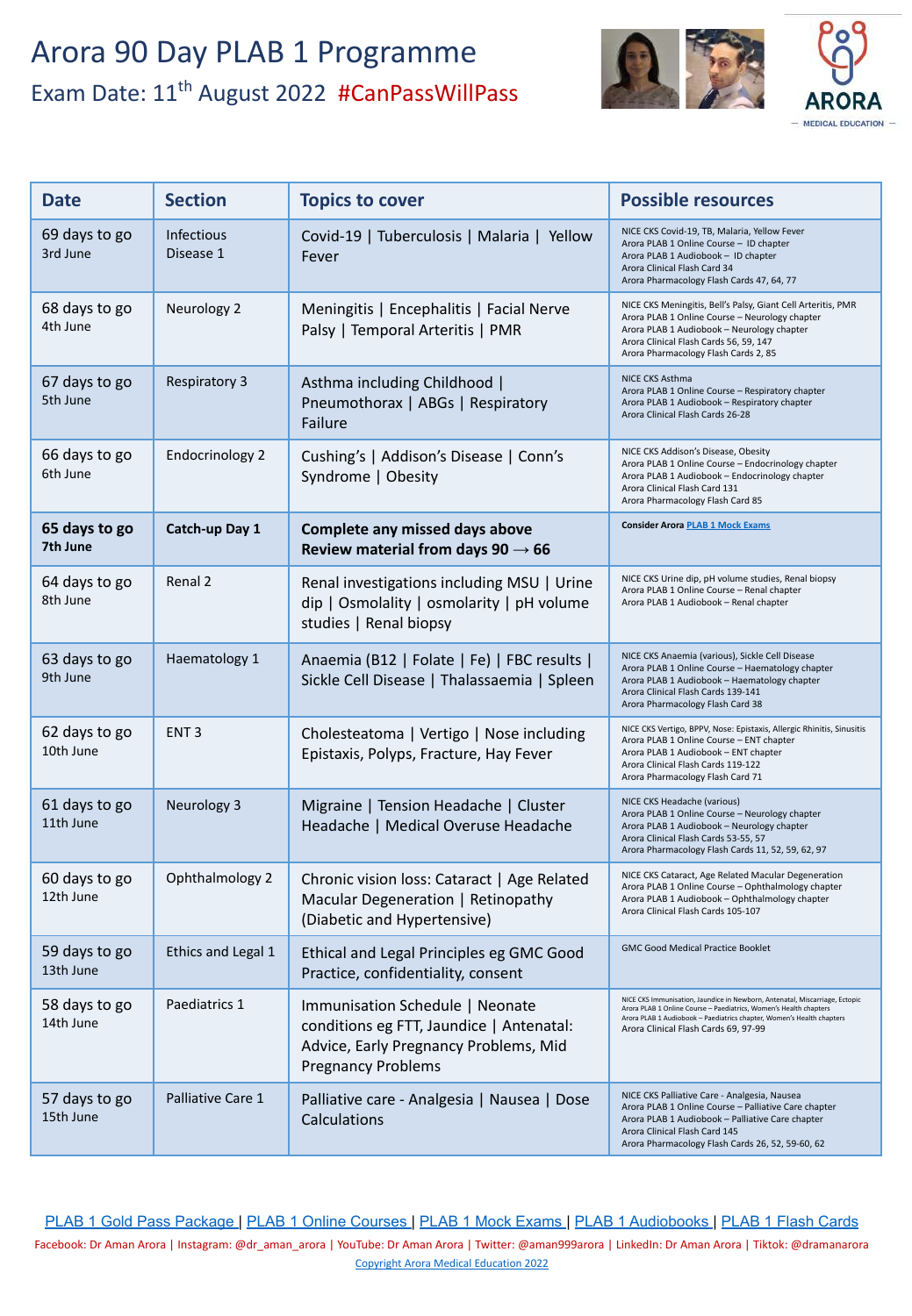



### **PLAB 1 Online Course**

- > 20+ hour focused PLAB 1 online course taught by Dr Aman
- > Mapped to GMC PLAB syllabus and covers all key UK quidelines
- > 1, 3, 6 or 12 month subscriptions, watch multiple times
- (n) "I passed PLAB 1 Dr Aman! Your material is the most up-to-date and relevant to the exam"

#### **PLAB 1 Audiobook Course**

- Time-saving PLAB 1 clinical audio course to use wherever you are
- Focused, detailed, to the point: based on **GMC PLAB syllabus**
- Improve efficiency of travel, shopping, exercise... No expiry
- (\*\*) "The PLAB 1 audiobook was very helpful, he chapters helped me organise'

- > Simple, beautiful, focused clinical teaching cards posted directly to your home
- Based on UK NICE CKS guidelines perfect S for PLAB 1
- > Use as quick reference between questions or for focused study sessions
- "Very well organised, lots of exam specific information"

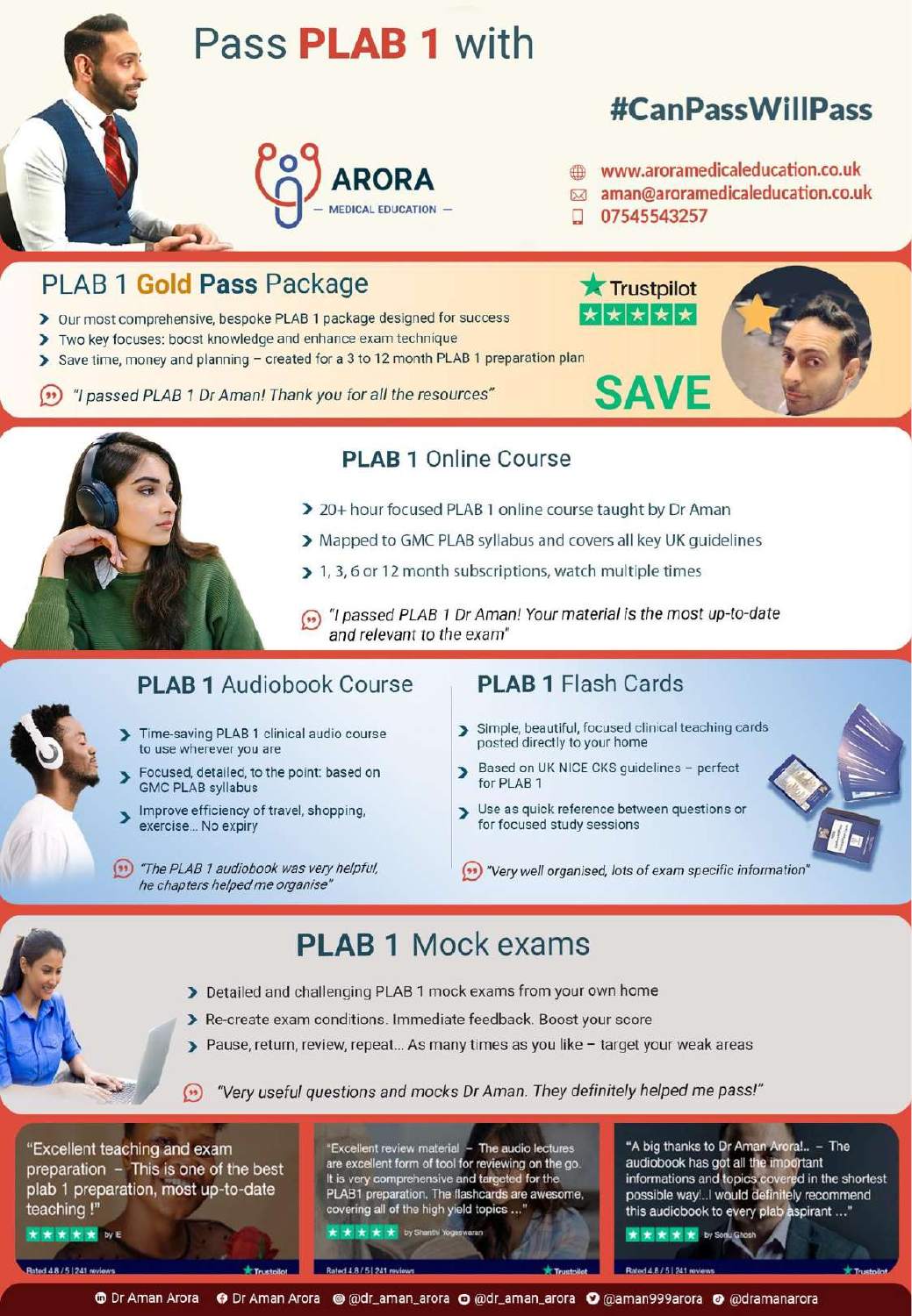

| <b>Date</b>                | <b>Section</b>   | <b>Topics to cover</b>                                                                                                                                                                                                                                                              | <b>Possible resources</b>                                                                                                                                                                                                                                                                           |
|----------------------------|------------------|-------------------------------------------------------------------------------------------------------------------------------------------------------------------------------------------------------------------------------------------------------------------------------------|-----------------------------------------------------------------------------------------------------------------------------------------------------------------------------------------------------------------------------------------------------------------------------------------------------|
| 35 days to go<br>7th July  | Haematology 2    | Leukaemia   Lymphoma   Myeloma<br><b>Blood transfusion</b>                                                                                                                                                                                                                          | NICE CKS Myeloma, NICE Haematological Cancer<br>Arora PLAB 1 Online Course - Haematology chapter<br>Arora PLAB 1 Audiobook - Haematology chapter                                                                                                                                                    |
| 34 days to go<br>8th July  | Paediatrics 3    | Paediatric infections eg Chickenpox,<br>Scarlet Fever   School Exclusion   Autism  <br><b>ADHD</b>                                                                                                                                                                                  | NICE CKS Paeds infection (various), Autism, ADHD<br>Arora PLAB 1 Online Course - Paediatrics chapter<br>Arora PLAB 1 Audiobook - Paediatrics chapter<br>Arora Clinical Flash Cards 78-79                                                                                                            |
| 33 days to go<br>9th July  | Cardiovascular 6 | REVIEW: Angina   MI   Hypertension  <br>Congenital Heart Disease   Pericarditis  <br>Myocarditis   Endocarditis   Valvular Heart<br>Disease   Murmurs   Bradycardia                                                                                                                 | NICE CKS Angina, MI, Hypertension<br>Arora PLAB 1 Online Course - - Cardiovascular chapter<br>Arora PLAB 1 Audiobook - Cardiovascular chapter<br>Arora Clinical Flash Cards 3-11, 17, 22-25<br>Arora Pharmacology Flash Cards<br>1,4,10,11,13,17,22,31,40,44,56,58,69,76,93                         |
| 32 days to go<br>10th July | Neurology 6      | REVIEW: Epilepsy   Parkinson's Disease  <br>Falls   LOC   Meningitis   Encephalitis  <br><b>Facial Nerve</b><br>Palsy   Temporal Arteritis   PMR                                                                                                                                    | NICE CKS Epilepsy, Parkinson's Disease, Meningitis, Bell's<br>Palsy, Giant Cell Arteritis, PMR<br>Arora PLAB 1 Online Course - Neurology chapter<br>Arora PLAB 1 Audiobook - Neurology chapter<br>Arora Clinical Flash Cards 51-52, 56, 59, 147<br>Arora Pharmacology Flash Cards 2, 18, 41, 66, 85 |
| 31 day to go<br>11th July  | MSK <sub>5</sub> | REVIEW: Osteoarthritis, Rheumatoid<br>Arthritis, SLE, Gout, Neck including<br>Whiplash/ Radiculopathy/Neck injury, Back<br>Pain (simple and red flags), Shoulder<br>including Frozen Shoulder/Rotator<br>cuff/Dislocation, Wrist including Carpal<br>Tunnel Syndrome/ De Quervain's | NICE CKS Osteoarthritis, Rheumatoid Arthritis, Neck<br>(various), Low Back Pain, Shoulder pain, CTS<br>Arora PLAB 1 Online Course - MSK chapter<br>Arora PLAB 1 Audiobook - MSK chapter<br>Arora Clinical Flash Cards 108-111, 115-117<br>Arora Pharmacology Flash Cards 12, 50, 59-60, 62-63, 87   |

### 12<sup>th</sup> July: Free ['4 Week Booster' Webinar](https://aroramedicaleducation.co.uk/webinars/) - 1.00-2.30pm (Click [here](https://aroramedicaleducation.co.uk/webinars/))

| 30 days to go<br>12th July | ENT <sub>4</sub>     | REVIEW: Sore throat   Tonsillitis  <br>Laryngitis   ENT 2 week referral   Ear<br>infection   Tinnitus   Hearing Loss  <br>Cholesteatoma   Vertigo   Nose including<br>Epistaxis/Polyps/Fracture/Hay fever | NICE CKS Sore throat, Tinnitus, Otitis, NICE ENT Cancer referral,<br>Vertigo, BPPV, Nose: Epistaxis, Allergic Rhinitis, Sinusitis<br>Arora PLAB 1 Online Course - ENT chapter<br>Arora PLAB 1 Audiobook - ENT chapter<br>Arora Clinical Flash Cards 119-125<br>Arora Pharmacology Flash Cards 64, 71 |
|----------------------------|----------------------|-----------------------------------------------------------------------------------------------------------------------------------------------------------------------------------------------------------|------------------------------------------------------------------------------------------------------------------------------------------------------------------------------------------------------------------------------------------------------------------------------------------------------|
| 29 days to go<br>13th July | <b>Respiratory 5</b> | REVIEW: COPD   Smoking cessation   OSA<br>  URTI   LRTI   Pneumonia   Pleural<br>Effusion   Bronchiectasis   Pulmonary<br>Fibrosis   Clubbing   Lung cancer including<br>referral                         | NICE CKS COPD, Smoking, Chest infection, Bronchiectasis,<br><b>NICE Lung Cancer</b><br>Arora PLAB 1 Online Course - Respiratory chapter<br>Arora PLAB 1 Audiobook - Respiratory chapter<br>Arora Clinical Flash Cards 29-30, 32-33, 35, 149<br>Arora Pharmacology Flash Cards 15, 47, 57, 64, 99     |
| 28 days to go<br>14th July | Acute illness 2      | REVIEW: Acutely unwell patient   ABCDE<br>approach   Scoring tools eg GCS & AVPU  <br>Resuscitation   CPR   Oxygen Therapy  <br>Fluid Management                                                          | NICE CKS ABCDE approach, Scoring tools, Oxugen therapy<br>Arora PLAB 1 Online Course - Acute illness chapter<br>Arora PLAB 1 Audiobook - Acute illness chapter                                                                                                                                       |

[PLAB 1 Gold Pass Package](https://aroramedicaleducation.co.uk/plab-1-gold-pass-package/) | [PLAB 1 Online Courses](https://aroramedicaleducation.co.uk/plab-1-online-course/) | [PLAB 1 Mock Exams](https://aroramedicaleducation.co.uk/mock-exam/plab1-mock-exams/) | [PLAB 1 Audiobooks](https://aroramedicaleducation.co.uk/plab-1-audiobook/) | [PLAB 1 Flash Cards](https://aroramedicaleducation.co.uk/arora-medical-flash-cards/) Facebook: Dr Aman Arora | Instagram: @dr\_aman\_arora | YouTube: Dr Aman Arora | Twitter: @aman999arora | LinkedIn: Dr Aman Arora | Tiktok: @dramanarora [Copyright Arora Medical Education 2022](https://aroramedicaleducation.co.uk/plab-1/)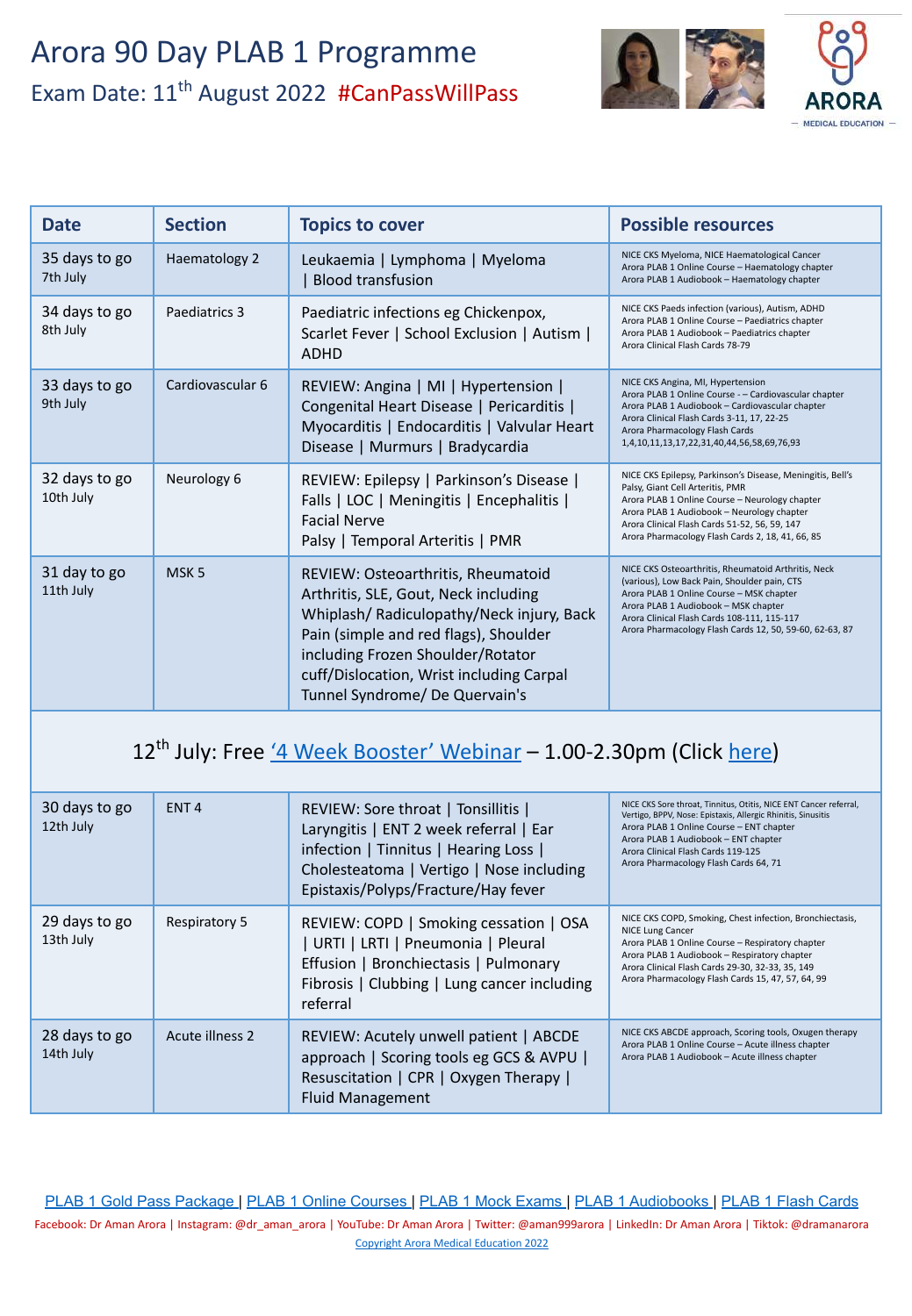

| <b>Date</b>                | <b>Section</b>                   | <b>Topics to cover</b>                                                                                                                                                                            | <b>Possible resources</b>                                                                                                                                                                                                                                       |
|----------------------------|----------------------------------|---------------------------------------------------------------------------------------------------------------------------------------------------------------------------------------------------|-----------------------------------------------------------------------------------------------------------------------------------------------------------------------------------------------------------------------------------------------------------------|
| 56 days to go<br>16th June | Cardiovascular 4                 | Heart Failure   Peripheral Vascular Disease<br>  DVT   Varicose Veins   Shock                                                                                                                     | NICE CKS Heart Failure, PVD, DVT, Varicose Veins<br>Arora PLAB 1 Online Course - Cardiovascular chapter<br>Arora PLAB 1 Audiobook - Cardiovascular chapter<br>Arora Clinical Flash Cards 15-16, 18-20<br>Arora Pharmacology Flash Cards 1, 10, 32, 44, 55, 100  |
| 55 days to go<br>17th June | Neurology 4                      | Intracerebral bleeds   Multiple Sclerosis  <br>Motor Neurone Disease   Myasthenia<br>Gravis                                                                                                       | NICE CKS Multiple Sclerosis<br>Arora PLAB 1 Online Course - Neurology chapter<br>Arora PLAB 1 Audiobook - Neurology chapter                                                                                                                                     |
| 54 days to go<br>18th June | MSK <sub>3</sub>                 | Autoantibodies for important<br>Rheumatological conditions                                                                                                                                        | NICE CKS Antibodies for important Rheumatological conditions<br>Arora PLAB 1 Online Course - MSK chapter<br>Arora PLAB 1 Audiobook - MSK chapter                                                                                                                |
| 53 days to go<br>19th June | Psychiatry 2                     | Anxiety   OCD   PTSD   Schizophrenia  <br>Acute psychosis   Bipolar Disorder  <br>Somatisation                                                                                                    | NICE CKS Anxiety, OCD, PTSD, Psychosis, Schizophrenia, Bipolar Disorder<br>Arora PLAB 1 Online Course - Psychiatry chapter<br>Arora PLAB 1 Audiobook - Psychiatry chapter<br>Arora Clinical Flash Cards 63-64<br>Arora Pharmacology Flash Cards 29, 70, 80, 83  |
| 52 days to go<br>20th June | Women's Health<br>$\overline{2}$ | Breast Cancer including referral   Familial  <br>Benign Breast Disease   Urinary<br>Incontinence   Endometriosis                                                                                  | NICE Breast Cancer Referral, NICE CKS Incontinence, Endometriosis<br>Arora PLAB 1 Online Course - Women's Health chapter<br>Arora PLAB 1 Audiobook - Women's Health chapter<br>Arora Clinical Flash Cards 83, 93-94<br>Arora Pharmacology Flash Cards 9, 24     |
| 51 days to go<br>21st June | <b>GU Medicine 1</b>             | STIs including Chlamydia, Gonorrhoeae  <br>$HIV + PEP$                                                                                                                                            | NICE CKS STI (various)<br>Arora PLAB 1 Online Course - GU Medicine chapter<br>Arora PLAB 1 Audiobook - GU Medicine chapter                                                                                                                                      |
| 50 days to go<br>22nd June | <b>Endocrinology 3</b>           | Diabetes diagnosis, management and<br>complications (acute and chronic)                                                                                                                           | <b>NICE CKS Diabetes</b><br>Arora PLAB 1 Online Course - Endocrinology chapter<br>Arora PLAB 1 Audiobook - Endocrinology chapter<br>Arora Clinical Flash Cards 126-128<br>Arora Pharmacology Flash Cards 33, 36, 49, 67, 78, 86                                 |
| 49 days to go<br>23rd June | Psychiatry 3                     | Psychiatric assessments eg for cognition,<br>memory, mood                                                                                                                                         | NICE CKS Psychiatric assessments<br>Arora PLAB 1 Online Course - Psychiatry chapter<br>Arora PLAB 1 Audiobook - Psychiatry chapter                                                                                                                              |
| 48 days to go<br>24th June | MSK4                             | Knees eg Osgood-Schlatter's Disease,<br>Chondromalacia Patella, Osteochondritis<br>Dissecans, OA, Replacement, Injury   Foot<br>eg Plantar fasciitis, Injury, Achilles,<br>Mortons, Diabetic Foot | NICE CKS Knee pain, OSD, Plantar fasciitis, Ankle<br>Arora PLAB 1 Online Course - MSK chapter<br>Arora PLAB 1 Audiobook - MSK chapter<br>Arora Clinical Flash Cards 112-114<br>Arora Pharmacology Flash Cards 59-60, 62                                         |
| 47 days to go<br>25th June | Renal 3                          | UTI (adult and kids)   Glomerulonephritis  <br><b>Renal Stones</b>                                                                                                                                | NICE CKS UTI (men, women, children), Renal Stones<br>Arora PLAB 1 Online Course - Renal chapter<br>Arora PLAB 1 Audiobook - Renal chapter<br>Arora Pharmacology Flash Cards 20, 96                                                                              |
| 46 days to go<br>26th June | Gastroenterology<br>3            | Irritable Bowel Syndrome   Coeliac Disease<br>  Hernia   Appendix   Abdominal Surgery  <br><b>Enteral feeding</b>                                                                                 | NICE CKS Irritable Bowel Syndrome, Coeliac Disease, Appendicitis<br>Arora PLAB 1 Online Course - Gastroenterology chapter<br>Arora PLAB 1 Audiobook - Gastroenterology chapter<br>Arora Clinical Flash Cards 36-37<br>Arora Pharmacology Flash Cards 16, 42, 45 |

[PLAB 1 Gold Pass Package](https://aroramedicaleducation.co.uk/plab-1-gold-pass-package/) | [PLAB 1 Online Courses](https://aroramedicaleducation.co.uk/plab-1-online-course/) | [PLAB 1 Mock Exams](https://aroramedicaleducation.co.uk/mock-exam/plab1-mock-exams/) | [PLAB 1 Audiobooks](https://aroramedicaleducation.co.uk/plab-1-audiobook/) | [PLAB 1 Flash Cards](https://aroramedicaleducation.co.uk/arora-medical-flash-cards/)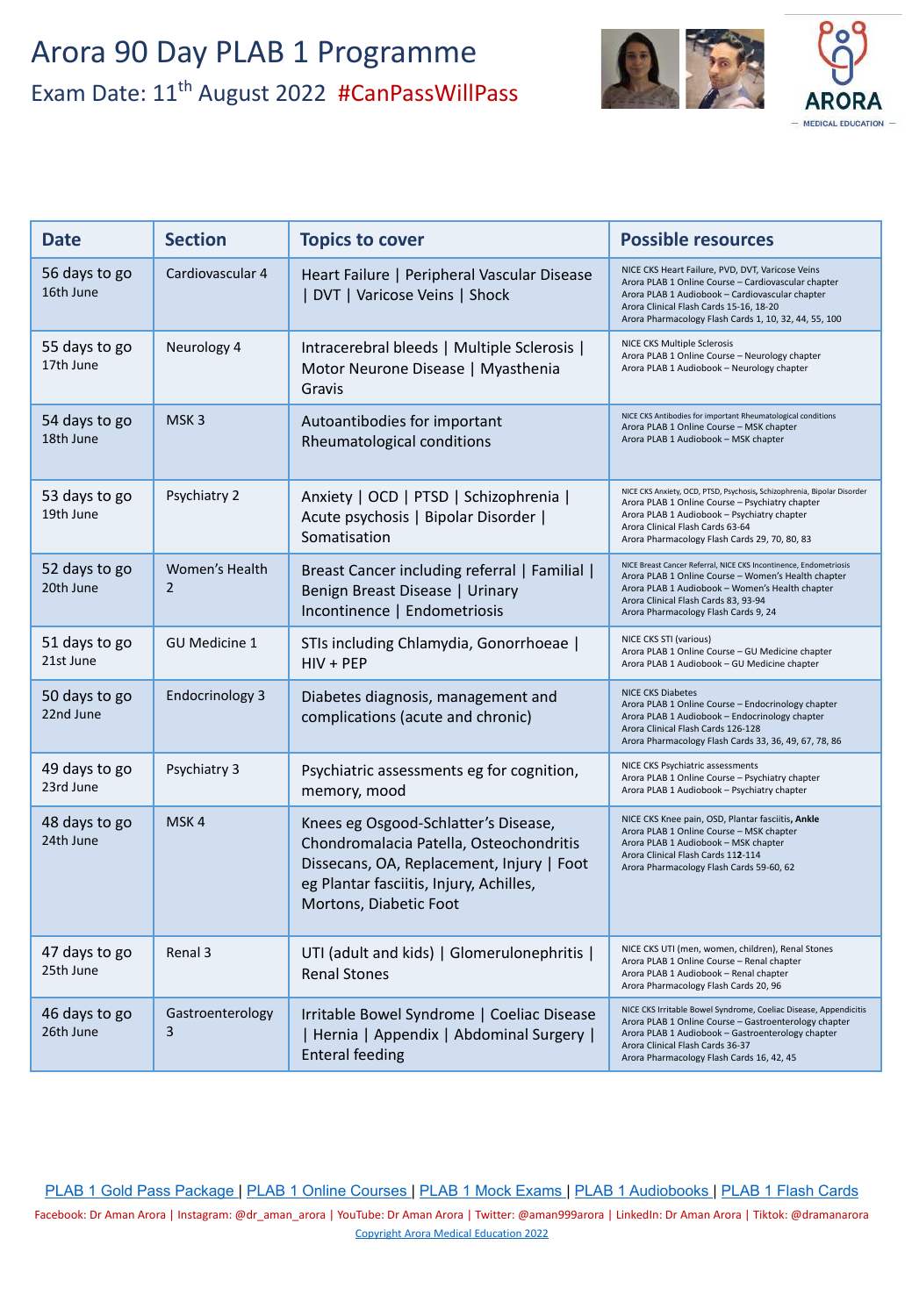

| <b>Date</b>                | <b>Section</b>                   | <b>Topics to cover</b>                                                                                                            | <b>Possible resources</b>                                                                                                                                                                                                                                                                          |
|----------------------------|----------------------------------|-----------------------------------------------------------------------------------------------------------------------------------|----------------------------------------------------------------------------------------------------------------------------------------------------------------------------------------------------------------------------------------------------------------------------------------------------|
| 45 days to go<br>27th June | Neurology 5                      | Stroke   TIA   Neuro assessment - CN  <br>UML vs LMN   Dermatomes   Myotomes  <br>Gait                                            | NICE CKS Stroke and TIA<br>Arora PLAB 1 Online Course - Neurology chapter<br>Arora PLAB 1 Audiobook - Neurology chapter<br>Arora Clinical Flash Cards 47-50<br>Arora Pharmacology Flash Cards 11, 22, 31                                                                                           |
| 44 days to go<br>28th June | Paediatrics 2                    | Paediatrics development (all 4 areas)  <br>Enuresis   Child safeguarding                                                          | NICE CKS Child Maltreatment, Enuresis<br>Arora PLAB 1 Online Course - Paediatrics chapter<br>Arora PLAB 1 Audiobook - Paediatrics chapter<br>Arora Clinical Flash Cards 70-73, 82<br>Arora Pharmacology Flash Card 27                                                                              |
| 43 days to go<br>29th June | Cardiovascular 5                 | Pericarditis   Myocarditis   Endocarditis  <br>Valvular Heart Disease   Murmurs  <br>Bradycardia                                  | Arora PLAB 1 Online Course - Cardiovascular chapter<br>Arora PLAB 1 Audiobook - Cardiovascular chapter<br>Arora Clinical Flash Card 17                                                                                                                                                             |
| 42 days to go<br>30th June | Respiratory 4                    | Pleural Effusion   Bronchiectasis  <br>Pulmonary Fibrosis   Clubbing   Lung<br>Cancer including referral                          | NICE CKS Bronchiectasis, NICE Lung Cancer<br>Arora PLAB 1 Online Course - Respiratory chapter<br>Arora PLAB 1 Audiobook - Respiratory chapter<br>Arora Clinical Flash Cards 33, 149                                                                                                                |
| 41 days to go<br>1st July  | Women's Health<br>3              | Cervical Cancer and screening   Ovarian<br>Cancer   Endometrial Cancer  <br>Gynaecology 2 week referral                           | NICE CKS Cervical Screening, NICE Gynaecology Suspected<br>Cancer<br>Arora PLAB 1 Online Course - Women's Health chapter<br>Arora PLAB 1 Audiobook - Women's Health chapter<br>Arora Clinical Flash Card 92                                                                                        |
| 40 days to go<br>2nd July  | Catch-up Day 2                   | Complete any missed days above<br>Review material from days 64 $\rightarrow$ 41                                                   | <b>Consider Arora PLAB 1 Mock Exams</b>                                                                                                                                                                                                                                                            |
| 39 days to go<br>3rd July  | Gastroenterology<br>4            | Dyspepsia   H Pylori   Peptic Ulcers  <br><b>GORD</b>   Upper GI Cancer including referral                                        | NICE CKS Dyspepsia (various), NICE Upper GI Cancer referral<br>Arora PLAB 1 Online Course - Gastroenterology chapter<br>Arora PLAB 1 Audiobook - Gastroenterology chapter<br>Arora Clinical Flash Cards 38-41<br>Arora Pharmacology Flash Card 75                                                  |
| 38 days to go<br>4th July  | Gastroenterology<br>5            | Gallstones   Pancreas   Jaundice   Liver<br>Cirrhosis   LFTs   Hepatitis A, B, C                                                  | NICE CKS Gallstones, Jaundice, Cirrhosis, NAFLD, Hepatitis<br>Arora PLAB 1 Online Course - Gastroenterology chapter<br>Arora PLAB 1 Audiobook - Gastroenterology chapter<br>Arora Clinical Flash Cards 45-46                                                                                       |
| 37 days to go<br>5th July  | Women's Health<br>$\overline{a}$ | Menopause including HRT   Fibroids  <br><b>PCOS</b>                                                                               | NICE CKS Menopause, PCOS, Fibroids<br>Arora PLAB 1 Online Course - Women's Health chapter<br>Arora PLAB 1 Audiobook - Women's Health chapter<br>Arora Clinical Flash Cards 85-87<br>Arora Pharmacology Flash Card 37                                                                               |
| 36 days to go<br>6th July  | Men's Health 1                   | BPH   PSA   Prostate Cancer   Testicles:<br>Epididymo-orchitis, Torsion, Testicular<br>Cancer and referral   Erectile dysfunction | NICE CKS LUTS, PSA, Erectile dysfunction, Prostate Cancer,<br>Undescended testicles, NICE Testicular Cancer<br>Arora PLAB 1 Online Course - Men's Health chapter<br>Arora PLAB 1 Audiobook - Men's Health chapter<br>Arora Clinical Flash Card 100-102<br>Arora Pharmacology Flash Cards 4, 34, 79 |

[PLAB 1 Gold Pass Package](https://aroramedicaleducation.co.uk/plab-1-gold-pass-package/) | [PLAB 1 Online Courses](https://aroramedicaleducation.co.uk/plab-1-online-course/) | [PLAB 1 Mock Exams](https://aroramedicaleducation.co.uk/mock-exam/plab1-mock-exams/) | [PLAB 1 Audiobooks](https://aroramedicaleducation.co.uk/plab-1-audiobook/) | [PLAB 1 Flash Cards](https://aroramedicaleducation.co.uk/arora-medical-flash-cards/)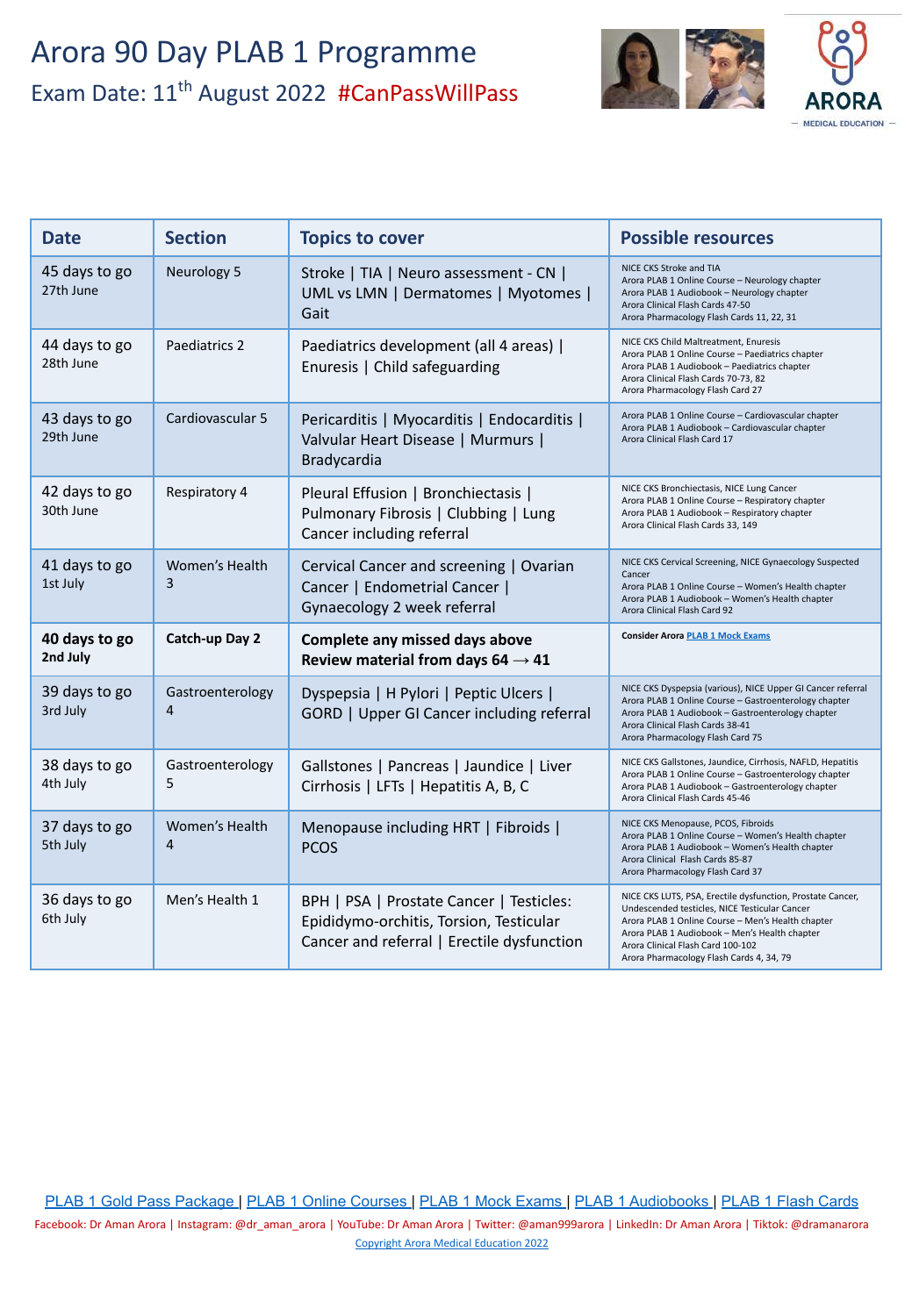



### **PLAB 1 Online Course**

- > 20+ hour focused PLAB 1 online course taught by Dr Aman
- > Mapped to GMC PLAB syllabus and covers all key UK quidelines
- > 1, 3, 6 or 12 month subscriptions, watch multiple times
- (n) "I passed PLAB 1 Dr Aman! Your material is the most up-to-date and relevant to the exam"

#### **PLAB 1 Audiobook Course**

- Time-saving PLAB 1 clinical audio course to use wherever you are
- Focused, detailed, to the point: based on **GMC PLAB syllabus**
- Improve efficiency of travel, shopping, exercise... No expiry
- (\*\*) "The PLAB 1 audiobook was very helpful, he chapters helped me organise'

- > Simple, beautiful, focused clinical teaching cards posted directly to your home
- Based on UK NICE CKS guidelines perfect S for PLAB 1
- > Use as quick reference between questions or for focused study sessions
- "Very well organised, lots of exam specific information"

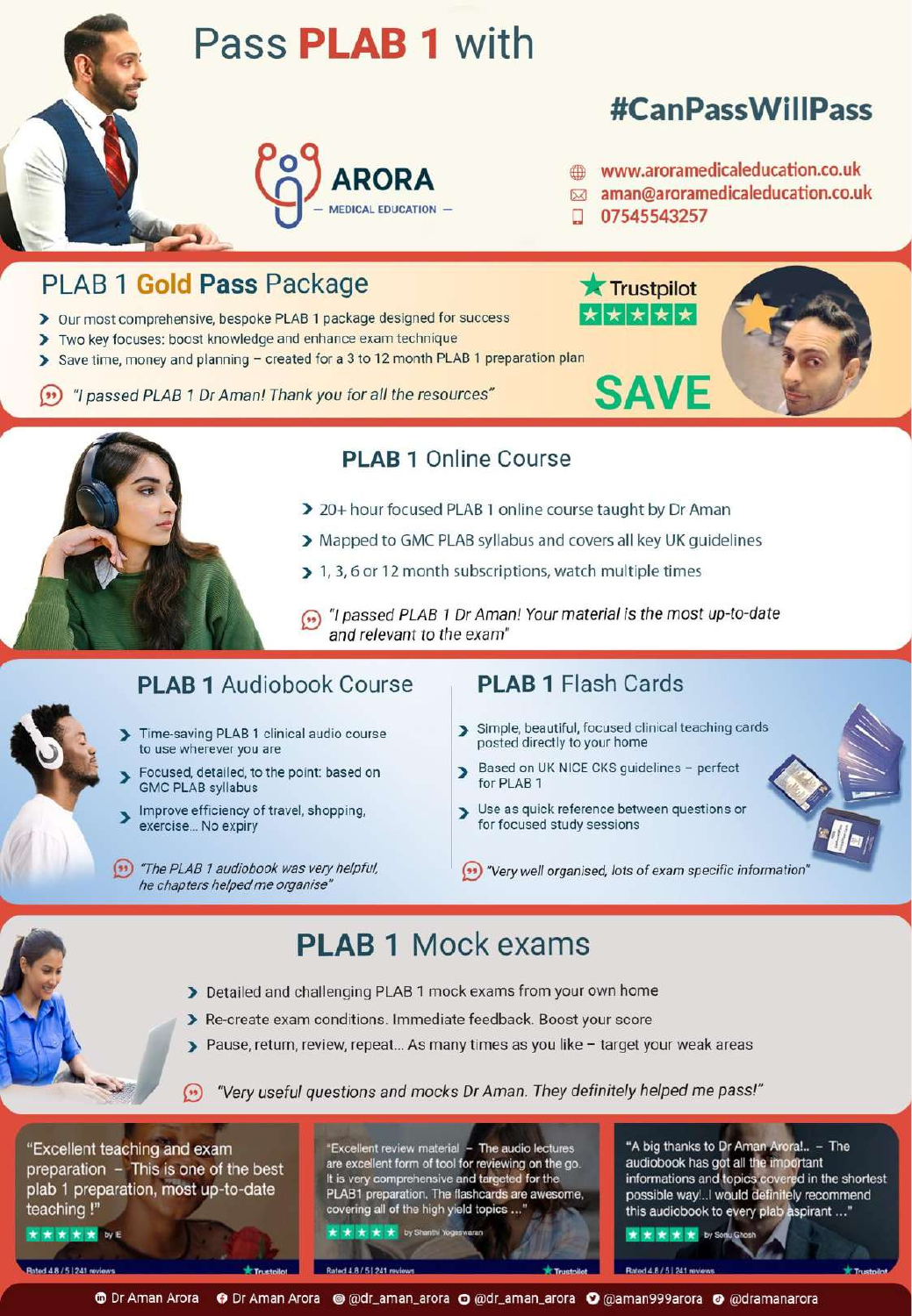

| <b>Date</b>                | <b>Section</b>                                            | <b>Topics to cover</b>                                                                                                                                                                                                                                                                                | <b>Possible resources</b>                                                                                                                                                                                                                                                                                                                                      |
|----------------------------|-----------------------------------------------------------|-------------------------------------------------------------------------------------------------------------------------------------------------------------------------------------------------------------------------------------------------------------------------------------------------------|----------------------------------------------------------------------------------------------------------------------------------------------------------------------------------------------------------------------------------------------------------------------------------------------------------------------------------------------------------------|
| 27 days to go<br>15th July | Substance<br>Misuse 2<br>Immunology 2<br>ENT <sub>5</sub> | REVIEW: Alcohol   Substance misuse<br>(opiates   cannabis)   Allergy  <br>Anaphylaxis   Intolerance  <br>Hyperthyroidism   Thyroid Cancer   Goitre<br>  Hypothyroidism (including Subclinical)                                                                                                        | NICE CKS Alcohol, Opioid dependence, Anaphylaxis, Food<br>Allergy, Hyperthyroidism, Hypothyroidism<br>Arora PLAB 1 Online Course - Substance Misuse,<br>Immunology, ENT chapters<br>Arora PLAB 1 Audiobook - Substance Misuse, Immunology,<br><b>ENT chapters</b><br>Arora Clinical Flash Cards 129-130, 146, 150<br>Arora Pharmacology Flash Cards 19, 60, 92 |
| 26 days to go<br>16th July | Psychiatry 4                                              | REVIEW: Depression   Postnatal<br>depression   Dementia   Delirium  <br>Anxiety   OCD   PTSD   Schizophrenia  <br>Acute psychosis   Bipolar   Somatisation                                                                                                                                            | NICE CKS Depression, Postnatal Depression, Dementia,<br>Delirium, Anxiety, OCD, PTSD, Psychosis, Schizophrenia,<br><b>Bipolar Disorder</b><br>Arora PLAB 1 Online Course - Psychiatry chapter<br>Arora PLAB 1 Audiobook - Psychiatry chapter<br>Arora Clinical Flash Cards 60-66<br>Arora Pharmacology Flash Cards 7, 29, 54, 70, 80, 83, 95                   |
| 25 days to go<br>17th July | Ophthalmology 3                                           | REVIEW: Acute Eye problems including<br>Glaucoma   Uveitis   Artery/Vein occlusion<br>  Flashes/Floaters   Conjunctivitis  <br>Blepharitis   Subconjunctival Haemorrhage<br>  Chronic Vision Loss including Cataract  <br>Age Related Macular Degeneration  <br>Retinopathy (Diabetic   Hypertensive) | NICE CKS Glaucoma, Uveitis, Conjunctivitis, Blepharitis,<br>Cataract, Age Related Macular Degeneration<br>Arora PLAB 1 Online Course - Ophthalmology chapter<br>Arora Clinical Audiobook - Ophthalmology chapter<br>Arora Clinical Flash Cards 104-107                                                                                                         |
| 24 days to go<br>18th July | Renal 4                                                   | REVIEW: Acute Kidney Injury   Chronic<br>Kidney Disease   UTI (adult   kids)  <br>Glomerulonephritis   Renal Stones  <br>Osteoporosis   Renal investigation<br>(including MSU, Urine dip, Osmolality,<br>Osmolarity, pH volume studies, Renal<br>biopsy)                                              | NICE CKS AKI, CKD, Osteoporosis, UTI (men, women,<br>children), Renal Stones, Urine dip, pH volume studies, Renal<br>biopsy<br>Arora PLAB 1 Online Course - Renal chapter<br>Arora PLAB 1 Audiobook - Renal chapter<br>Arora Clinical Flash Cards 118, 142-144<br>Arora Pharmacology Flash Cards 14, 20, 96                                                    |
| 23 days to go<br>19th July | Dermatology 2                                             | REVIEW: Moles   Skin Cancer   Ulcers  <br>Skin infection   Psoriasis   Acne   Eczema                                                                                                                                                                                                                  | NICE CKS Ulcers, Cellulitis, Impetigo, Acne, Psoriasis, Eczema, NICE Skin Cancer<br>Arora PLAB 1 Online Course - Dermatology chapter<br>Arora PLAB 1 Audiobook - Dermatology chapter<br>Arora Clinical Flash Cards 132-138<br>Arora Pharmacology Flash Cards 39, 50, 90                                                                                        |
| 22 days to go<br>20th July | Women's Health<br>5                                       | REVIEW: Infertility   Contraception<br>(including Emergency)   Menorrhagia  <br>Breast Cancer including referral   Familial<br>Breast Cancer   Benign Breast Disease  <br>Urinary Incontinence   Endometriosis                                                                                        | NICE CKS Infertility, Contraception (various), Menorrhagia,<br>Breast Cancer Referral, NICE CKS Incontinence,<br>Endometriosis<br>Arora PLAB 1 Online Course - Women's Health chapter<br>Arora PLAB 1 Audiobook - Women's Health.<br>Arora Clinical Flash Cards 83-85, 88-91, 93-95<br>Arora Pharmacology Flash Cards 9, 24-25, 46, 94, 98                     |
| 21 days to go<br>21st July | Genetics 2<br>Palliative Care 2                           | <b>REVIEW: Generic Conditions and</b><br>Inheritance (Autosomal Dominant   AR  <br>XLD   XLR)   Palliative Care including<br>Analgesia   Nausea   Dose calculations                                                                                                                                   | NICE CKS Palliative Care - Analgesia, Nausea<br>Arora PLAB 1 Online Course - Palliative Care, Genetics<br>chapters<br>Arora PLAB 1 Audiobook - Palliative Care, Genetics chapters<br>Arora Clinical Flash Cards 145, 148<br>Arora Pharmacology Flash Cards 26, 52, 59-60, 62                                                                                   |

[PLAB 1 Gold Pass Package](https://aroramedicaleducation.co.uk/plab-1-gold-pass-package/) | [PLAB 1 Online Courses](https://aroramedicaleducation.co.uk/plab-1-online-course/) | [PLAB 1 Mock Exams](https://aroramedicaleducation.co.uk/mock-exam/plab1-mock-exams/) | [PLAB 1 Audiobooks](https://aroramedicaleducation.co.uk/plab-1-audiobook/) | [PLAB 1 Flash Cards](https://aroramedicaleducation.co.uk/arora-medical-flash-cards/)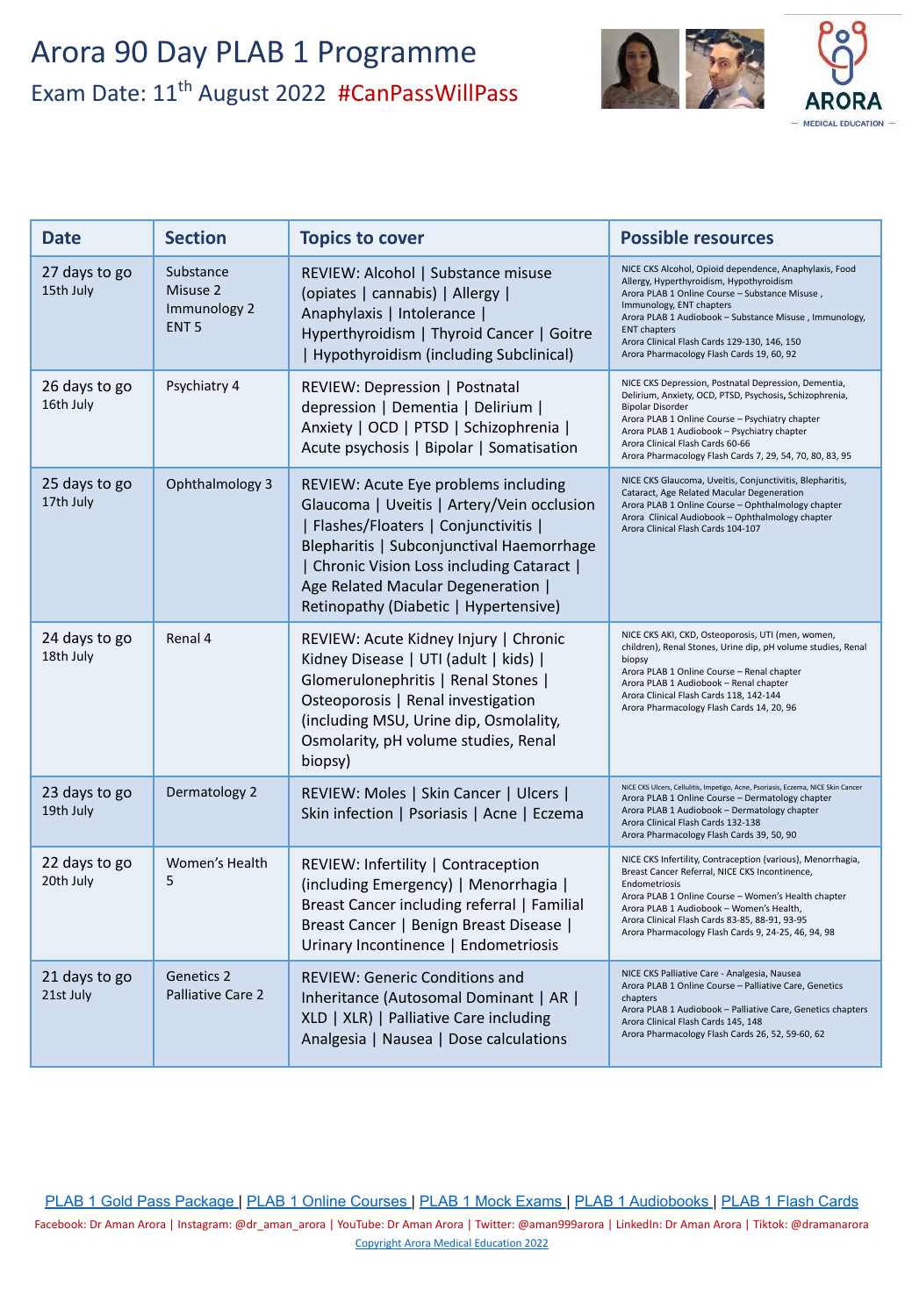

| <b>Date</b>                | <b>Section</b>                                  | <b>Topics to cover</b>                                                                                                                                                                                                                                                                 | <b>Possible resources</b>                                                                                                                                                                                                                                                                                                                                             |
|----------------------------|-------------------------------------------------|----------------------------------------------------------------------------------------------------------------------------------------------------------------------------------------------------------------------------------------------------------------------------------------|-----------------------------------------------------------------------------------------------------------------------------------------------------------------------------------------------------------------------------------------------------------------------------------------------------------------------------------------------------------------------|
| 20 days to go<br>22nd July | Cardiovascular 7                                | REVIEW: Cholesterol   CVD Risk   Statins  <br>Primary/Secondary Prevention  <br>Tachycardia including Atrial Fibrillation  <br>ECGs   Heart Failure   Peripheral Vascular<br>Disease   DVT   Varicose Veins   Shock                                                                    | NICE CKS CVD Risk Assessment, Lipid Modification, AF,<br>Heart Failure, PVD, DVT, Varicose Veins<br>Arora PLAB 1 Online Course - Cardiovascular chapter<br>Arora PLAB 1 Audiobook - Cardiovascular chapter<br>Arora Clinical Flash Cards 1-2, 6-7, 12-16, 18-20, 24<br>Arora Pharmacology Flash Cards 1, 6, 10, 13, 30, 32, 44, 55, 84, 100                           |
| 19 days to go<br>23rd July | Gastroenterology<br>6                           | REVIEW: Irritable Bowel Disease   Lower<br>GI Cancer including referral   Inherited<br>Polyps   Irritable Bowel Syndrome  <br>Coeliac Disease   Hernia   Appendix  <br>Abdominal surgery   Enteral feeding   GI<br>investigations (including endoscopy,<br>colonoscopy, stool culture) | NICE CKS Irritable Bowel Syndrome, Coeliac Disease,<br>Appendicitis, Crohns Disease, UC, NICE Lower GI cancer, GI<br>investigations, Endoscopy, Colonoscopy<br>Arora PLAB 1 Online Course - Gastroenterology chapter<br>Arora PLAB 1 Audiobook - Gastroenterology chapter<br>Arora Clinical Flash Cards 36-37, 42-44<br>Arora Pharmacology Flash Cards 12, 16, 42, 45 |
| 18 days to go<br>24th July | Endocrinology 4                                 | REVIEW: Hypo/Hyperkalaemia  <br>Hypo/Hypernatraemia  <br>Hyperparathyroidism  <br>Hyper/Hypocalcaemia   Cushing's  <br>Addison's   Conn's Syndrome   Obesity                                                                                                                           | NICE CKS Hyponatraemia, Hypercalcaemia, Addison's Disease, Obesity<br>Arora PLAB 1 Online Course - Endocrinology chapter<br>Arora PLAB 1 Audiobook - Endocrinology chapter<br>Arora Clinical Flash Card 131<br>Arora Pharmacology Flash Card 85                                                                                                                       |
| 17 days to go<br>25th July | <b>Infectious</b><br>Disease 2<br>Paediatrics 4 | REVIEW: Covid-19   Tuberculosis   Malaria<br>  Yellow Fever   Paediatric infection eg<br>Chickenpox/Scarlet Fever   Immunisation  <br>Autism   ADHD                                                                                                                                    | NICE CKS Covid-19, TB, Malaria, Yellow Fever, Paediatrics<br>infection (various), Autism, ADHD<br>Arora PLAB 1 Online Course - ID, Paediatrics chapters<br>Arora PLAB 1 Audiobook - ID, Paediatrics chapters<br>Arora Clinical Flash Cards 34, 78-79<br>Arora Pharmacology Flash Cards 47, 64, 77                                                                     |
| 16 days to go<br>26th July | Respiratory 6                                   | REVIEW: Asthma including childhood  <br>Pneumothorax   ABGs   Respiratory<br>Failure                                                                                                                                                                                                   | NICE CKS Asthma<br>Arora PLAB 1 Online Course - Respiratory chapter<br>Arora PLAB 1 Audiobook - Respiratory chapter<br>Arora Clinical Flash Cards 26-28                                                                                                                                                                                                               |
| 15 days to go<br>27th July | Catch-up Day 3                                  | Complete any missed days above<br>Review material from days $39 \rightarrow 16$                                                                                                                                                                                                        | <b>Consider Arora PLAB 1 Mock Exams</b>                                                                                                                                                                                                                                                                                                                               |
| 14 days to go<br>28th July | Cardiovascular 8<br>Respiratory 7               | REVIEW: Cardiac investigations eg ECG,<br>cardiac enzymes, echocardiograms, cardiac<br>surgery   Respiratory investigations eg<br>ABG, Spirometry, CXR, Respiratory failure                                                                                                            | NICE CKS CVD Respiratory failure, Spirometry, Cardiac<br>investigations, Surgery, Echocardiogram<br>Arora PLAB 1 Online Course - Respiratory, Cardiovascular<br>chapters<br>Arora PLAB 1 Audiobook - Respiratory, Cardiovascular<br>chapters                                                                                                                          |
| 13 days to go<br>29th July | Haematology 3                                   | REVIEW: Anaemia (B12   Folate   Fe)   FBC<br>results   Sickle Cell Disease   Thalassaemia<br>  Spleen   Leukaemia   Lymphoma  <br>Myeloma   Blood transfusion                                                                                                                          | NICE CKS Anaemia (various), Sickle Cell Disease, Myeloma,<br>NICE Haematological Cancer<br>Arora PLAB 1 Online Course - Haematology chapter<br>Arora PLAB 1 Audiobook - Haematology chapter<br>Arora Clinical Flash Cards 139-141<br>Arora Pharmacology Flash Card 38                                                                                                 |

[PLAB 1 Gold Pass Package](https://aroramedicaleducation.co.uk/plab-1-gold-pass-package/) | [PLAB 1 Online Courses](https://aroramedicaleducation.co.uk/plab-1-online-course/) | [PLAB 1 Mock Exams](https://aroramedicaleducation.co.uk/mock-exam/plab1-mock-exams/) | [PLAB 1 Audiobooks](https://aroramedicaleducation.co.uk/plab-1-audiobook/) | [PLAB 1 Flash Cards](https://aroramedicaleducation.co.uk/arora-medical-flash-cards/)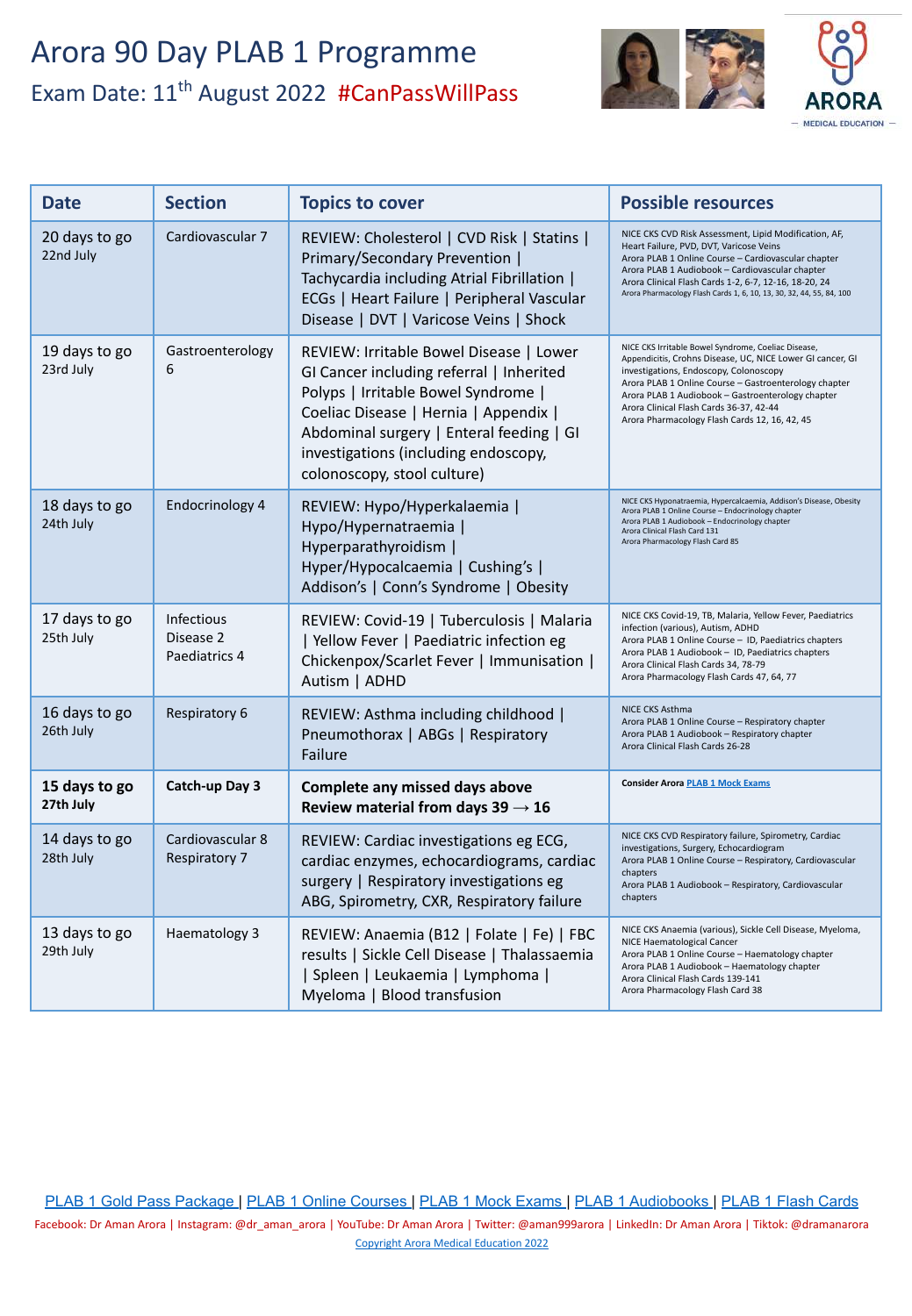

| <b>Date</b>                 | <b>Section</b>                                 | <b>Topics to cover</b>                                                                                                                                                                                                                                                       | <b>Possible resources</b>                                                                                                                                                                                                                                                                                      |
|-----------------------------|------------------------------------------------|------------------------------------------------------------------------------------------------------------------------------------------------------------------------------------------------------------------------------------------------------------------------------|----------------------------------------------------------------------------------------------------------------------------------------------------------------------------------------------------------------------------------------------------------------------------------------------------------------|
| 12 days to go<br>30th July  | Neurology 7                                    | REVIEW: Migraine   Tension Headache  <br>Cluster Headache   Medical Overuse<br>Headache   Intracerebral bleeds   Multiple<br>Sclerosis   Motor Neurone Disease  <br>Myasthenia Gravis                                                                                        | NICE CKS Headache (various), Multiple Sclerosis<br>Arora PLAB 1 Online Course - Neurology chapter<br>Arora PLAB 1 Audiobook - Neurology chapter<br>Arora Clinical Flash Cards 53-55, 57<br>Arora Pharmacology Flash Cards 11, 52, 59, 62, 97                                                                   |
| 11 days to go<br>31st July  | Paediatrics 5                                  | REVIEW: Immunisation schedule  <br>Neonate Conditions eg FTT   Jaundice  <br>Antenatal: Advice, Early Pregnancy<br>Problems, Mid Pregnancy Problems  <br>Paediatric development (all 4 areas)  <br>Enuresis   Child safeguarding                                             | NICE CKS Immunisation, Jaundice in Newborn, Antenatal,<br>Miscarriage, Ectopic, Child Maltreatment, Enuresis<br>Arora PLAB 1 Online Course - Paediatrics chapter<br>Arora PLAB 1 Audiobook - Paediatrics chapter<br>Arora Clinical Flash Cards 69-73, 82, 97-99<br>Arora Pharmacology Flash Card 27            |
| 10 days to go<br>1st August | <b>Endocrinology 5</b><br><b>GU Medicine 2</b> | REVIEW: Diabetes (diagnosis and<br>management   complications - acute and<br>chronic)   STIs including Chlamydia  <br>Gonorrhoeae   HIV + PEP                                                                                                                                | NICE CKS Diabetes, NICE CKS STI (various)<br>Arora PLAB 1 Online Course - Endocrinology, GU Medicine chapters<br>Arora PLAB 1 Audiobook - Endocrinology, GU Medicine chapters<br>Arora Clinical Flash Cards 126-128<br>Arora Pharmacology Flash Cards 33, 36, 49, 67, 78, 86                                   |
| 9 days to go<br>2nd August  | MSK <sub>6</sub>                               | REVIEW: Knees including<br>Osgood-Schlatter's<br>Disease/Chondromalacia<br>Patella/Osteochondritis<br>Dissecans/OA/Knee replacement/Knee<br>injury   Foot including Plantar<br>Fasciitis/Injury/Achilles/Morton's/Diabetic<br>Foot   Elbow including<br>Tennis/Golfers/Bursa | NICE CKS Knee pain, OSD, Plantar fasciitis, Ankle<br>Arora PLAB 1 Online Course - MSK chapter<br>Arora PLAB 1 Audiobook - MSK chapter<br>Arora Clinical Flash Cards 112-114<br>Arora Pharmacology Flash Cards 59-60, 62                                                                                        |
| 8 days to go<br>3rd August  | Neurology 8                                    | REVIEW: Stroke   TIA   Neurological<br>assessment - CN   UML vs LMN  <br>Dermatomes   Myotomes   Gait                                                                                                                                                                        | NICE CKS Stroke and TIA<br>Arora PLAB 1 Online Course - Neurology chapter<br>Arora PLAB 1 Audiobook - Neurology chapter<br>Arora Clinical Flash Cards 47-50<br>Arora Pharmacology Flash Cards 11, 22, 31                                                                                                       |
| 7 days to go<br>4th August  | Women's Health<br>6                            | REVIEW: Cervical cancer and screening  <br>Ovarian   Endometrial Cancer  <br>Gynaecology 2 week referral   Menopause<br>including HRT   Fibroids   PCOS                                                                                                                      | NICE CKS Cervical Screening, NICE Gynaecology Suspected<br>Cancer, Menopause, PCOS, Fibroids<br>Arora PLAB 1 Online Course - Women's Health chapter<br>Arora PLAB 1 Audiobook - Women's Health chapter<br>Arora Clinical Flash Cards 85-87, 92<br>Arora Pharmacology Flash Card 37                             |
| 6 days to go<br>5th August  | Gastroenterology<br>7                          | REVIEW: Dyspepsia   H Pylori   Peptic<br>Ulcers   GORD   Upper GI cancer including<br>referral   Gallstones   Pancreas   Jaundice<br>  Liver Cirrhosis   LFTs   Hepatitis A   B   C                                                                                          | NICE CKS Dyspepsia (various), NICE Upper GI Cancer<br>referral, Gallstones, Jaundice, Cirrhosis, NAFLD, Hepatitis<br>Arora PLAB 1 Online Course - Gastroenterology chapter<br>Arora PLAB 1 Audiobook - Gastroenterology chapter<br>Arora Clinical Flash Cards 38-41, 45-46<br>Arora Pharmacology Flash Card 75 |

[PLAB 1 Gold Pass Package](https://aroramedicaleducation.co.uk/plab-1-gold-pass-package/) | [PLAB 1 Online Courses](https://aroramedicaleducation.co.uk/plab-1-online-course/) | [PLAB 1 Mock Exams](https://aroramedicaleducation.co.uk/mock-exam/plab1-mock-exams/) | [PLAB 1 Audiobooks](https://aroramedicaleducation.co.uk/plab-1-audiobook/) | [PLAB 1 Flash Cards](https://aroramedicaleducation.co.uk/arora-medical-flash-cards/)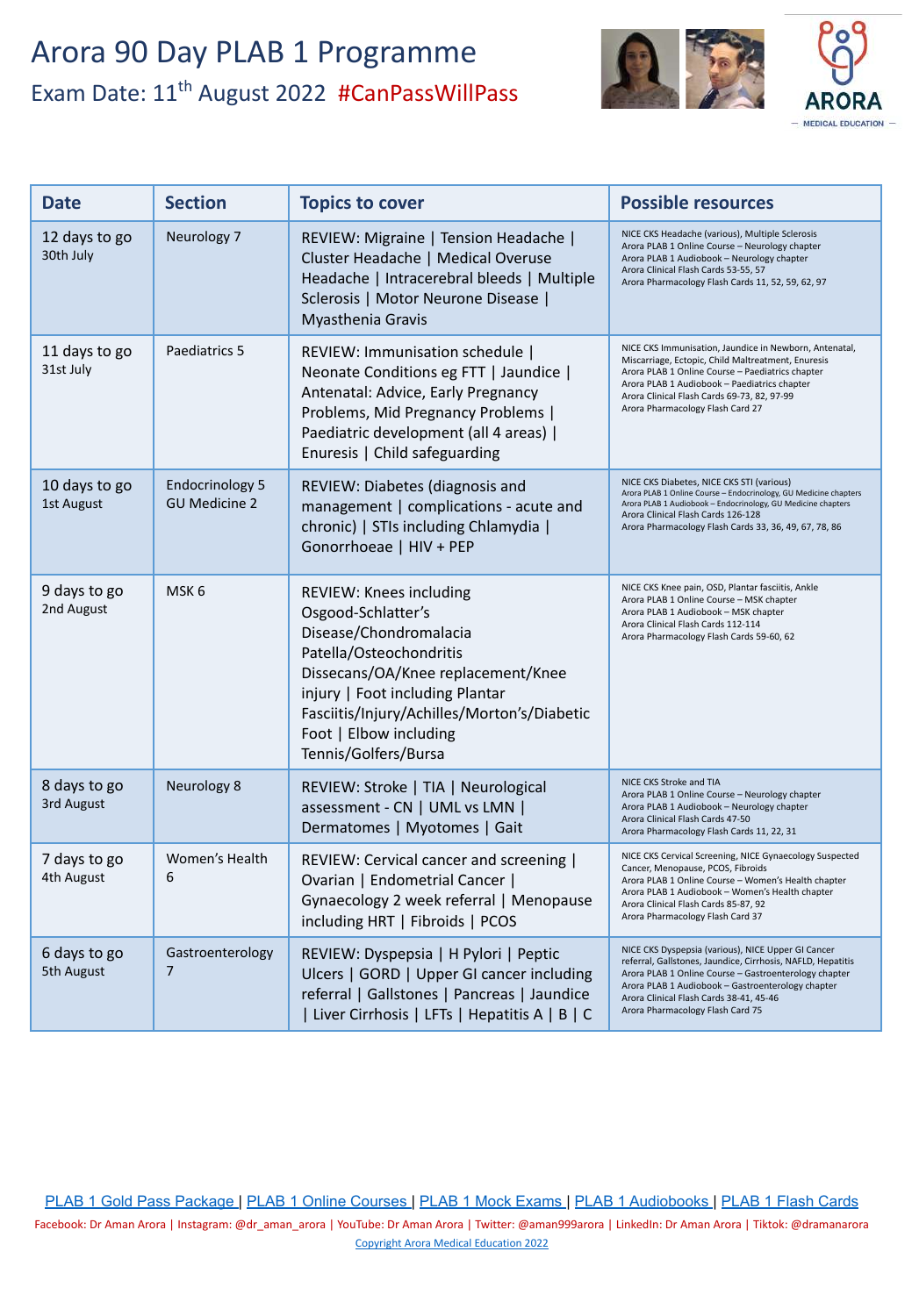

| <b>Date</b>                | <b>Section</b>     | <b>Topics to cover</b>                                                                                                                              | <b>Possible resources</b>                                                                                                                                                                                                                                                                           |
|----------------------------|--------------------|-----------------------------------------------------------------------------------------------------------------------------------------------------|-----------------------------------------------------------------------------------------------------------------------------------------------------------------------------------------------------------------------------------------------------------------------------------------------------|
| 5 days to go<br>6th August | Men's Health 2     | REVIEW: BPH   Testicles including<br>Epididymo-orchitis/Torsion/Testicular<br>Cancer and referral   Erectile dysfunction  <br>PSA   Prostate Cancer | NICE CKS LUTS, PSA, Erectile dysfunction, Prostate Cancer,<br>Undescended testicles, NICE Testicular Cancer<br>Arora PLAB 1 Online Course - Men's Health chapter<br>Arora PLAB 1 Audiobook - Men's Health chapter<br>Arora Clinical Flash Cards 100-102<br>Arora Pharmacology Flash Cards 4, 34, 79 |
| 4 days to go<br>7th August | Ethics and Legal 2 | REVIEW: Ethical and Legal Principles eg<br>GMC Good Practice, Confidentiality,<br>Consent                                                           | <b>GMC Good Medical Practice Booklet</b>                                                                                                                                                                                                                                                            |
| 3 days to go<br>8th August | <b>Mocks Day</b>   | <b>Review days 90-62 and Continue Mocks</b>                                                                                                         | <b>Arora PLAB 1 Mocks</b>                                                                                                                                                                                                                                                                           |
| 2 days to go<br>9th August | <b>Mocks Day</b>   | <b>Review days 61-34 and Continue Mocks</b>                                                                                                         | <b>Arora PLAB 1 Mocks</b>                                                                                                                                                                                                                                                                           |
| 1 day to go<br>10th August | <b>Mocks Day</b>   | <b>Final Mock Day</b>                                                                                                                               | <b>Arora PLAB 1 Mocks</b>                                                                                                                                                                                                                                                                           |

### 11th August - Exam Day

### MY TIME TO SHINE

#CanPassWillPass

[PLAB 1 Gold Pass Package](https://aroramedicaleducation.co.uk/plab-1-gold-pass-package/) | [PLAB 1 Online Courses](https://aroramedicaleducation.co.uk/plab-1-online-course/) | [PLAB 1 Mock Exams](https://aroramedicaleducation.co.uk/mock-exam/plab1-mock-exams/) | [PLAB 1 Audiobooks](https://aroramedicaleducation.co.uk/plab-1-audiobook/) | [PLAB 1 Flash Cards](https://aroramedicaleducation.co.uk/arora-medical-flash-cards/)